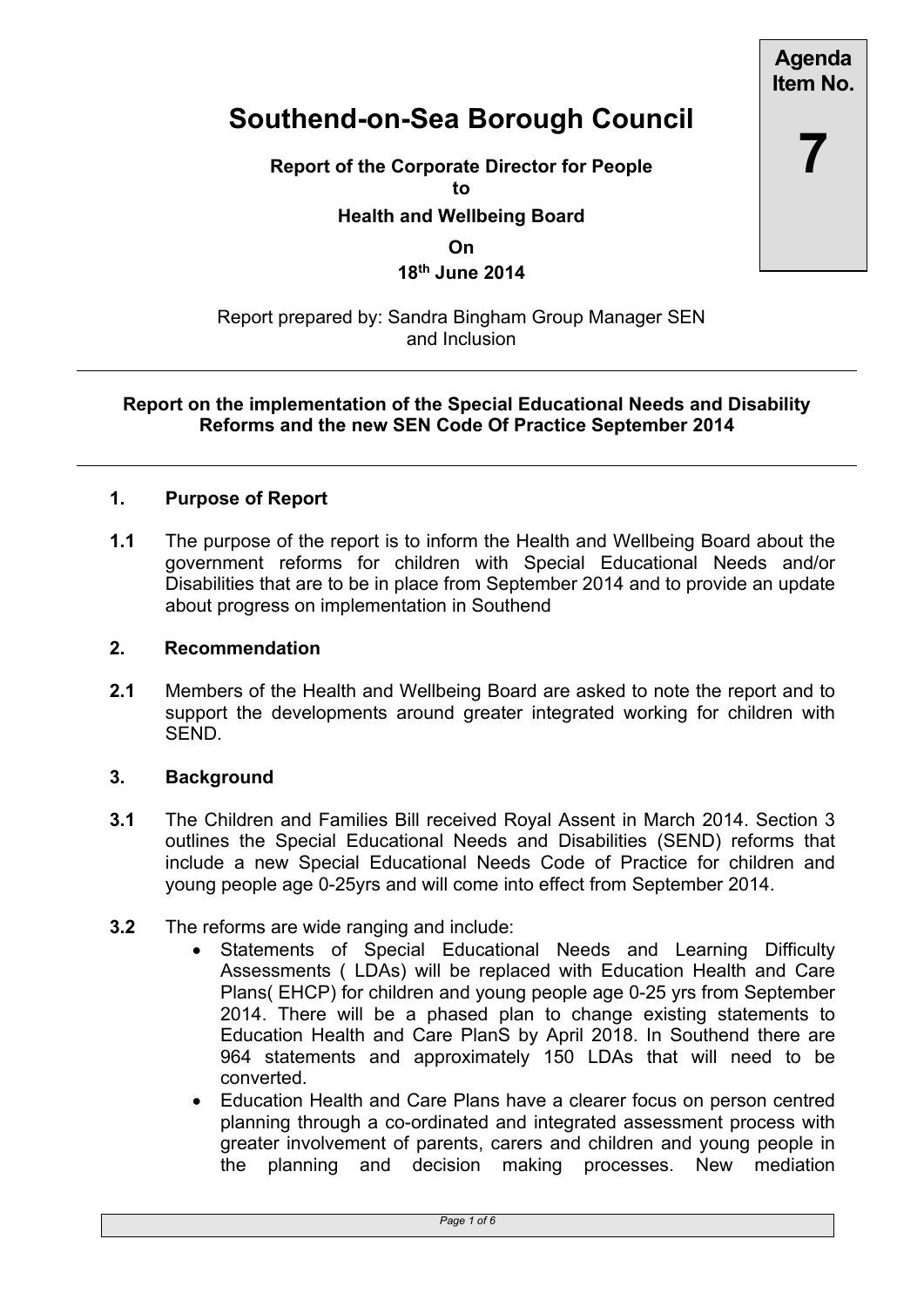arrangements will be expected to be in place for parents as a step prior to appeal to Tribunal. The overall statutory assessment process should in future be completed in 20 weeks rather than 26 weeks as at present.

- There is new guidance for education and training settings on taking a graduated approach to identifying and supporting pupils with SEN to replace School Action and School Action Plus.
- The publication of a Local Offer that sets out the support available to all children and young people with SEN from mainstream, targeted and specialist services. This will include arrangements for EHC Plans,leisure, health and social care provision and post 16 education, training and apprenticeships. The Local Offer should be more interactive and inform service planning and identify gaps in provision. Schools and other providers are expected to publish their own Local Offer.
- From September 2014 parents will have the right to request a personal budget as part of the EHC Plan and this is linked to the Local Offer. The personal budget is to secure particular provision specified in the plan to achieve the desired outcomes and to give greater choice and control to parents. The EHC Plan should incorporate existing personal budgets from Health and Social Care where these are in place.
- Local Authorities must provide information advice and support for children, young people and their parents and carers.Information advice and support services must be impartial, confidential and accessible There will be some new roles for Independent Parental Supporters
- There is a stronger focus on joint planning and commissioning for SEN across Education Health and Social Care to ensure that provision is in place to meet children's needs. The roles and responsibilities of bodies involved in joint commissioning including the role of the Health and Wellbeing Board are summarised in Appendix 1
- There is a greater focus on transition to adulthood. Local Authorities and Clinical Commissioning Groups( CCGs ) must place children, young people and families at the centre of their planning and work with them to develop co-ordinated approaches to ensure there are pathways into employment, independent living, participation in society and good health. Young people should be more closely involved in decision making and will have the right to request an assessment for an EHC plan which they can do up to their 25th birthday.
- **3.2** The SEN Code of Practice sets out the duties for Local Authorities, Social Care and schools, colleges and Early Years settings.
	- The Local Authority retains its statutory duty to identify and make provision for chidren and young people with SEND.
	- Health organisations have a duty to collaborate and support education and care providers in identifying and meeting the needs of children with SEND. CCGs have a duty to secure services and jointly commission services for children with SEND and contribute to the Local Offer. Where there is provision which has been agreed in the health element of an EHC Plan, Health commissioners must put arrangements in place to secure that provision.There is a new Designated medical Officer (DMO) role to support the CCG in meeting its statutory responsibilities. The DMO is a point of contact for LAs,schools and colleges seeking health advice on children and young people who may have SEN and also as a point of contact for CCGs and health providers. The role is non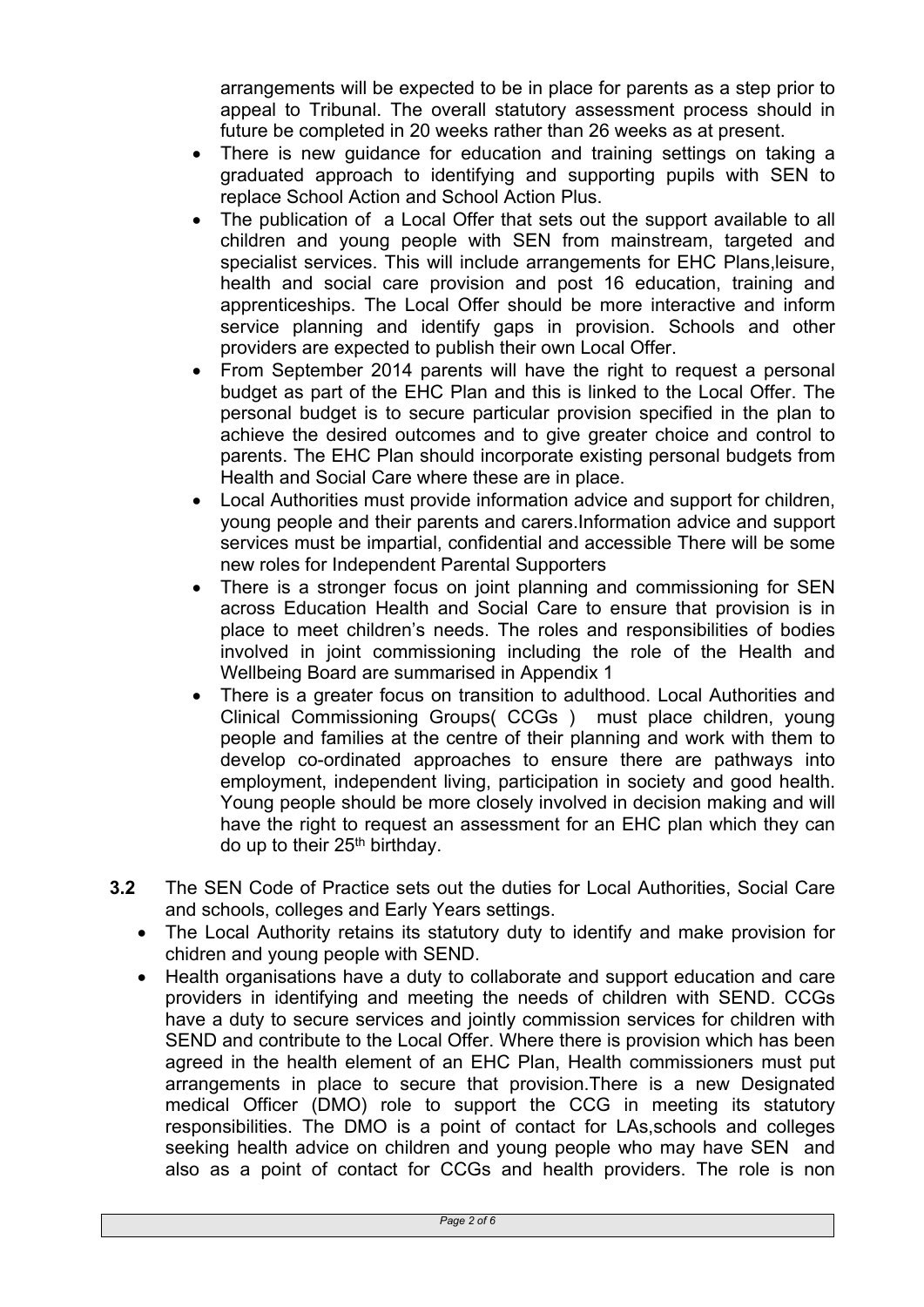statutory and would usually be carried out by a paediatrician but there is local flexibility for an experienced nurse or other health professional.

- Social Care is required to co-operate with the Local Authorty SEN teams to bring together existing specialist assessments into the EHC Plans.They should also contribute to the Local Offer
- Schools and Early Years Providers must " ensure their best endeavours" to meet the needs of pupils with SEN. They must appoint a qualified SENCO ( Special Educational Needs Co-ordinator), publish an SEN policy and contribute to the Local Offer. Colleges have a duty to co-operate with the Local Authority to identify and meet the needs of young people with SEN.

# **4. Implementation in Southend**

- **4.1** Implementation in Southend is led by a Strategic Project Board that meets monthly and has wide representation from partner organisations including the l Commissioning Support Unit, Adult Social Care, parents, Public Health etc. There is a detailed project plan from April to September. 7 work streams have been established that report to the Board and each of the workstreams is led by a senior manager from a partner agency and with representation from schools, services ,parents etc.There are regular DfE surveys on readiness to implement the reforms and Southend has also received an HMI visit. There have been opportunities to attend joint training days with other local authoriites and help from Pathfinder authorities such as Hertfordshire. The progress on the workstreams is as follows:
- **4.2 Education Health and Care Plans and new ways of working.** This is a significant change project and it affects all staff in settings and services who work with children and young people with SEND. The workstream group has designed the format of the Education Health and Care plans and the rest of the supporting paperwork such as annual review forms as well as conversion reviews for existing statements.There has been consultation on the plan with School SENCOs and some trialling undertaken. The focus on the EHC Plans is on outcomes rather than targets and takes a person centred approach with more contact and meetings with parents The group has also focused on shaping the school based stage of the Code of Practice and are now working on plans to integrate other review processes such as LAC reviews. Schools will be recording their interventions and provision on an Individal Support Plan ( ISPs) that will incorporate health and social care outcomes where appropriate. A comprehensive conversion plan has been produced and each setting will be advised about which children will require conversion to EHC Plan reviews and when. "Planning for Change" training is underway this term and to date 70 people from schools colleges and other settings and services have attended Phase 1 training on systems and processes. Phase 2 training will focus on person centred planning and key working approaches. Further training is planned for September on final documentation, on conversion reviews and on a new system of moderation that will be introduced. The current SEN panel will be extended to become a multi agency panel and will make decisions on whether to undertake statutory assessment, whether to issue an EHC Plan and then the final decision about resources including personal budgets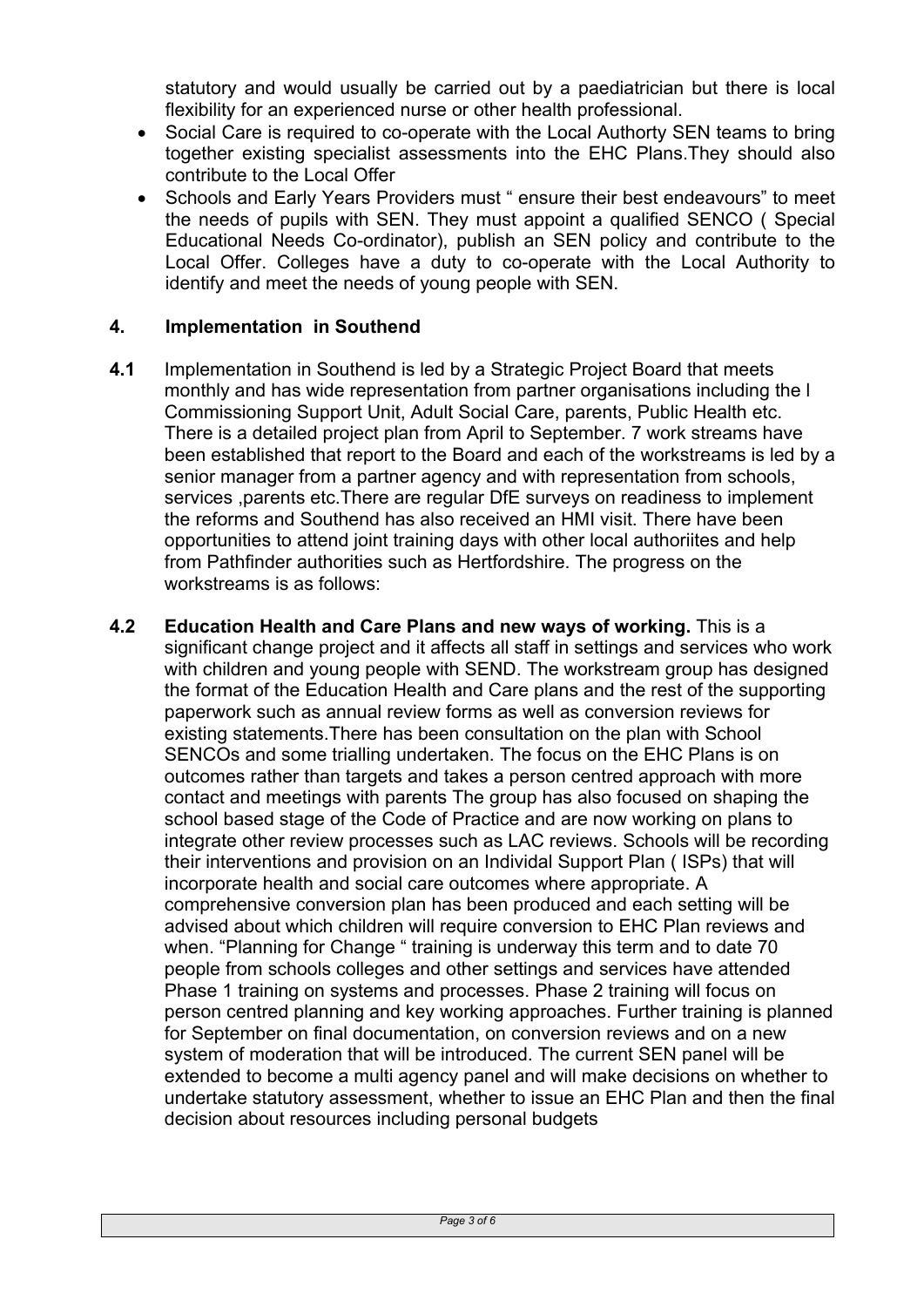# **4.2 The Local Offer-**

Work on Southend's Local Offer is well advanced. The host for the Local Offer will be SHIP ( Southend Help and Information Point ). This is currently the directory that has been developed for Adult services and is being further extended and developed for the Local Offer.There is much functionality on SHIP that can be developed such as feedback loops and customer satisfaction as well as enabling parents who speak other languages to acces the information. There have been 5 consultation meetings with parents to help shape and define the Local Offer and views and comments have been collated.A dedicated email address has been established for the Local Offer.Health and other services are contributing. Work has been done with School SENCOs to develop a common format for schools' websites.The next step is to look at the ongoing management of quality control and future governance.

# **4.3 Personal Budgets**

From September parents have the right to request a personal budget as part of the EHC Plan. From September existing personal budgets agreed by Social Care and Health will be included In new EHC Plans, for example short breaks. Education, Health and Care officers will begin work on identifying and agreeing the funding streams and services possible to offer as a personal budget in counsultation with schools. This work will include developing the policy, eligibility criteria and a process for implementation and monitoring arrangements. This will be for implementation by September 2015. A joint working group will be established and ensure that the learning and expertise from Adult and children's social care feed into the development.

# **4.4 Joint Commissioning**

Some areas for potential joint commissioning have been identified and include developing a joint ASD strategy to feed into the adult ASD strategy Other areas of joint work identified include Occupational Therapy, Speech and Language Therapy, Communication Aids and Specialist Home Visiting and Specialist School nursing. However much will depend on the future arrangements for health commissioning. A model for joint commissioning should be agreed and a joint needs assessment will be helpful in scoping the work.A joint commissioining group for 0-25 has been proposed but has yet to be established

# **4.5. ICT and Information Governance**

The current SEN and statementing arrangements are managed on the Capita ONE system and there are a number of changes that will need to be made to accommodate the new arrangements inclusing the new format of the EHC Plan, and the new timelines to 20 weeks. A revised module from Capita is expected in June to enable these changes and if this is on track then SEN staff will be trained and the system trialled ready for September. Further work is also being done to look at possibilities of sharing reports electronically with colleagues in health and social care who are contributing to the statutory assessment process ensuring that this complies with data protection requirements. This is work in progress but will be helpful in reducing the timescales and bureaucratic burden.

# **4.6 Preparing for Adulthood**

A workshop is planned for 17th June to bring together all stakeholders, staff, adult services,young people,parents, colleges and other providers to consider the new requirements and to help shape new processes and ways of aligning the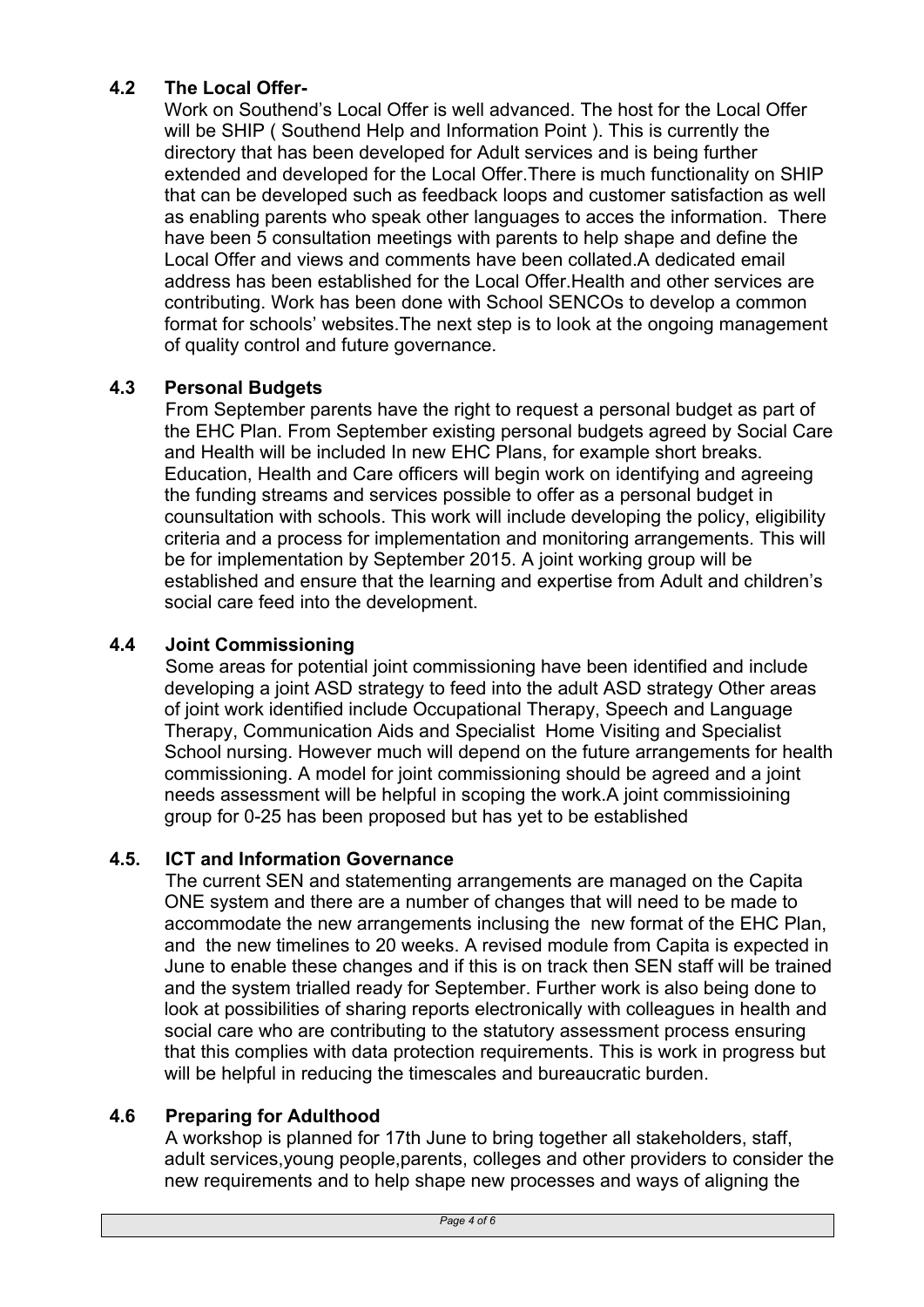various systems and reviews. Work has been completed to scope the requirements of transferring the existing 150 or so LDAs to Education Health and Care Plans by September 2016.

# **4.7 Engagement with Stakeholders**

A number of workshops have been held with parents on developing the Local Offer as well as consultation with Special School Councils and the Youth Council. There has been good engagement of staff from schools and services on the workstream groups and in the design and development of the new format for the Education Health and Care Plans.Briefings have been done for headteachers, governors and voluntary sector colleagues. Further workshops and training for school governors will be held in the Autumn and also for elected members

## **4.8 SEND Reform Grant**

The Local Authority has received an SEND Reform grant for 2014/15 of £220,574.The Project Board has agreed that this will be spent on :

- A contribution to management time to lead and implement the reforms
- Building capacity in the SEN team with additional temporary staff to implement the conversions of existing statements of SEN and LDAs to new Education Health and Care Plans
- Training for staff in schools, Early Years settings, Colleges and services
- ICT changes and training
- Development of the Local Offer
- Stakeholder communication and engagement

Indications are that there may be a further grant for 2015/16

- **5. Reasons for Recommendation** From September 2014 there is a statutory requirement for the Local Authority and its partners to implement the SEND reforms and the new SEN Code of Practice and identify and make provision for children and young people with SEND.
- **6. Corporate Implications** None

#### **6.1 Contribution to Council's Vision & Corporate Priorities**

The strategy for SEN and the SEND reforms contribute to the Council's Success For All priorities of raising achievement and securing good outcomes for the Borough's children and young people.

#### **6.2 Financial Implications**

The changes are being largely met within existing esources and supplemented by the SEND reform grant to build capacity within the SEN team to manage the changes to Education Health and Care Plans.

#### **6.3 Legal Implications**

The new Code of Practice comes into force on September 2014.The same legal arrangements and parental rights of appeal apply to Education Health and Care Plans as currently for statements of SEN and LDAs. The government has introduced a new compulsory step of mediation arrangements being offerd to parnets prior to proceeding to appeal. There is scope for this new service to be jointly commissioned